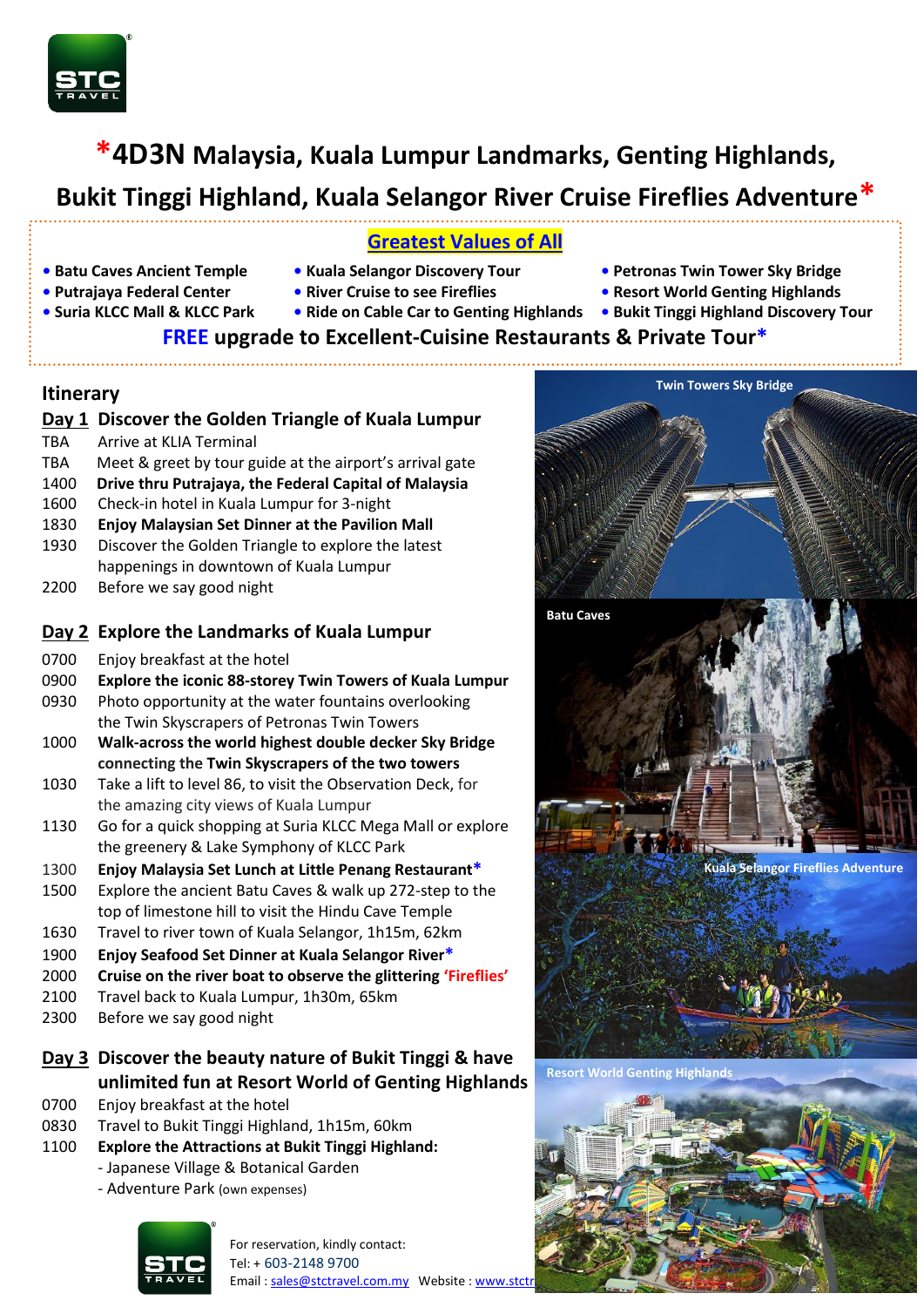

#### 1300 **Enjoy Japanese Set Lunch at Japanese Village\***

- 1400 Transfer to Awana Skyway, 0h45m, 32km
- 1500 **Ride on mountain gondola to the top of Genting Highland**
- 1530 Have unlimited fun at the Resort World of Genting Highland
- 1830 Enjoy dinner at your own choice of restaurants at the Resort World Genting Highland (own expenses)
- 2000 Travel back to Kuala Lumpur, 1h30m, 54km
- 2300 Before we say good night

### **Day 4 Transfer to airport for flight check in**

- 0700 Enjoy Breakfast at hotel
- TBA Transfer to airport for flight check in



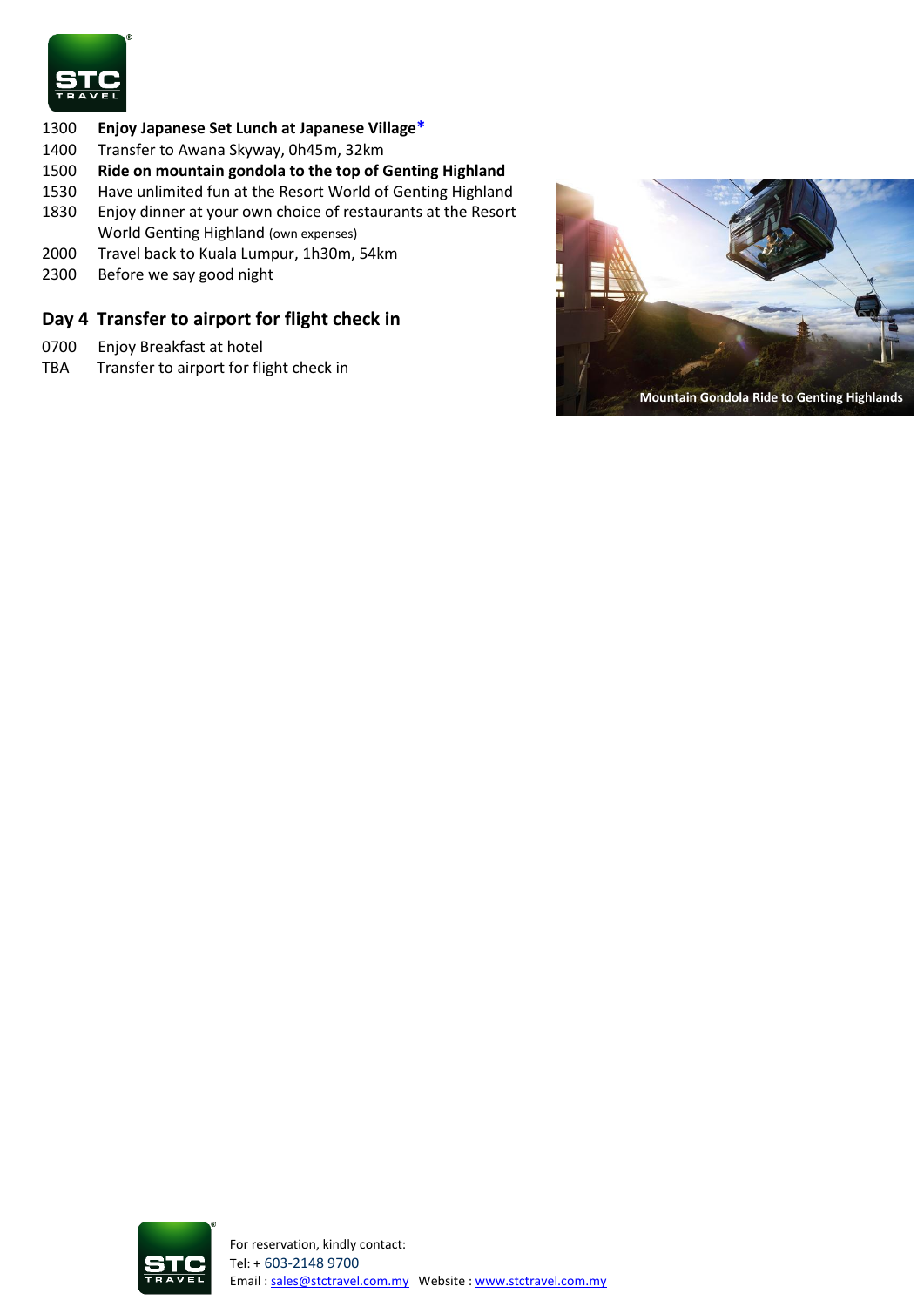| Tour Code: KUL4D01 |                                                                        |                          | <b>Tour Fare (MYR)</b><br>(Per person per package) |                       |                     |                        |                         |                              |  |
|--------------------|------------------------------------------------------------------------|--------------------------|----------------------------------------------------|-----------------------|---------------------|------------------------|-------------------------|------------------------------|--|
| <b>Star</b>        | <b>Hotels</b>                                                          | <b>Travelling Period</b> | 2 <sup>2</sup><br><b>ADT</b>                       | $3 - 5$<br><b>ADT</b> | $6-8$<br><b>ADT</b> | $9 - 11$<br><b>ADT</b> | $12 - 14$<br><b>ADT</b> | <b>Single</b><br><b>Supp</b> |  |
| $3*$               | Izumi Hotel Bukit Bintang*<br>(SUP) Rating: 7.6                        | 01 Apr 19 - 31 Mar 20    | 2709                                               | 2279                  | 1749                | 1719                   | 1709                    | 300                          |  |
| $3*$               | Alpha Genesis Hotel Bukit Bintang*<br>(SUP), Rating: 7.0               | 01 Apr 19 - 31 Mar 20    | 2729                                               | 2289                  | 1759                | 1729                   | 1709                    | 300                          |  |
| $3*$               | Swiss-Inn Chinatown Kuala Lumpur<br>(DLX), Rating: 7.6                 | 01 Apr 19 - 31 Mar 20    | 2739                                               | 2309                  | 1779                | 1749                   | 1739                    | 330                          |  |
| $3*$               | Holiday Inn Express Kuala Lumpur<br>(STD), Rating: 8.4                 | 01 Apr 19 - 31 Mar 20    | 2809                                               | 2379                  | 1839                | 1809                   | 1799                    | 400                          |  |
| $3*$               | <b>Hotel Capitol Kuala Lumpur</b><br>(SUP) Rating: 7.8                 | 01 Apr 19 - 31 Mar 20    | 2809                                               | 2379                  | 1839                | 1809                   | 1799                    | 400                          |  |
| $3*$               | <b>Cititel Mid Valley *</b><br>(SUP), Rating: 7.6                      | 01 Apr 19 - 31 Mar 20    | 2869                                               | 2459                  | 1929                | 1899                   | 1889                    | 500                          |  |
| $4*$               | Verdant Hill Hotel Kuala Lumpur<br>(STD), Rating: 8.6                  | 01 Apr 19 - 31 Mar 20    | 2719                                               | 2309                  | 1779                | 1749                   | 1739                    | 280                          |  |
| $4*$               | The Federal Kuala Lumpur<br>(SUP), Rating: 7.6                         | 01 Apr 19 - 31 Mar 20    | 2869                                               | 2469                  | 1939                | 1909                   | 1899                    | 460                          |  |
| $4*$               | <b>Hotel Royal Kuala Lumpur</b><br>(DLX), Rating: 7.7                  | 01 Apr 19 - 31 Mar 20    | 2879                                               | 2479                  | 1949                | 1909                   | 1899                    | 460                          |  |
| $4*$               | <b>Furama Bukit Bintang</b><br>(DLX), Rating: 7.9                      | 01 Apr 19 - 31 Mar 20    | 2889                                               | 2489                  | 1949                | 1919                   | 1909                    | 480                          |  |
| $4*$               | <b>Ramada Suites KL City Centre</b><br>(Studio Executive), Rating: 8.5 | 01 Apr 19 - 31 Mar 20    | 2919                                               | 2509                  | 1979                | 1949                   | 1939                    | 500                          |  |
| $4*$               | <b>Novotel Kuala Lumpur City Centre</b><br>(SUP), Rating: 7.4          | 01 Apr 19 - 31 Mar 20    | 2939                                               | 2529                  | 2009                | 1969                   | 1959                    | 520                          |  |
| $4*$               | Meliá Kuala Lumpur<br>(Melia Guestroom), Rating: 8.3                   | 01 Apr 19 - 31 Mar 20    | 2979                                               | 2579                  | 2059                | 2019                   | 2009                    | 570                          |  |
| $5*$               | <b>Dorsett Kuala Lumpur</b><br>(Dorsett Room), Rating: 8.1             | 01 Apr 19 - 31 Mar 20    | 2989                                               | 2579                  | 2059                | 2019                   | 2009                    | 580                          |  |
| $5*$               | Hotel Istana<br>(DLX), Rating: 8.3                                     | 01 Apr 19 - 31 Mar 20    | 3039                                               | 2629                  | 2109                | 2069                   | 2059                    | 630                          |  |
| $5*$               | Parkroyal Kuala Lumpur *<br>(SUP), Rating: 8.2                         | 01 Apr 19 - 31 Mar 20    | 3049                                               | 2639                  | 2119                | 2079                   | 2069                    | 640                          |  |
| $5*$               | Berjaya Times Square Hotel *<br>(Studio), Rating: 7.4                  | 01 Apr 19 - 31 Mar 20    | 3109                                               | 2709                  | 2189                | 2139                   | 2129                    | 710                          |  |
| $5*$               | <b>JW Marriott Hotel Kuala Lumpur</b><br>(DLX), Rating: 8.7            | 01 Apr 19 - 31 Mar 20    | 3429                                               | 2999                  | 2489                | 2449                   | 2439                    | 1060                         |  |

### **Inclusive of:**

- 03 nights Hotel Accommodation
- 03 Breakfasts, 02 Lunches, 02 Dinners according to the above itinerary
- Private Land Transportation
- Entrance Fees according to the itinerary
- Boat Ride in Kuala Selangor is based on joining basis
- English Speaking Driver cum Tour Guide for 02-05 paxs ; English Speaking Tour Guide Service for 06 paxs